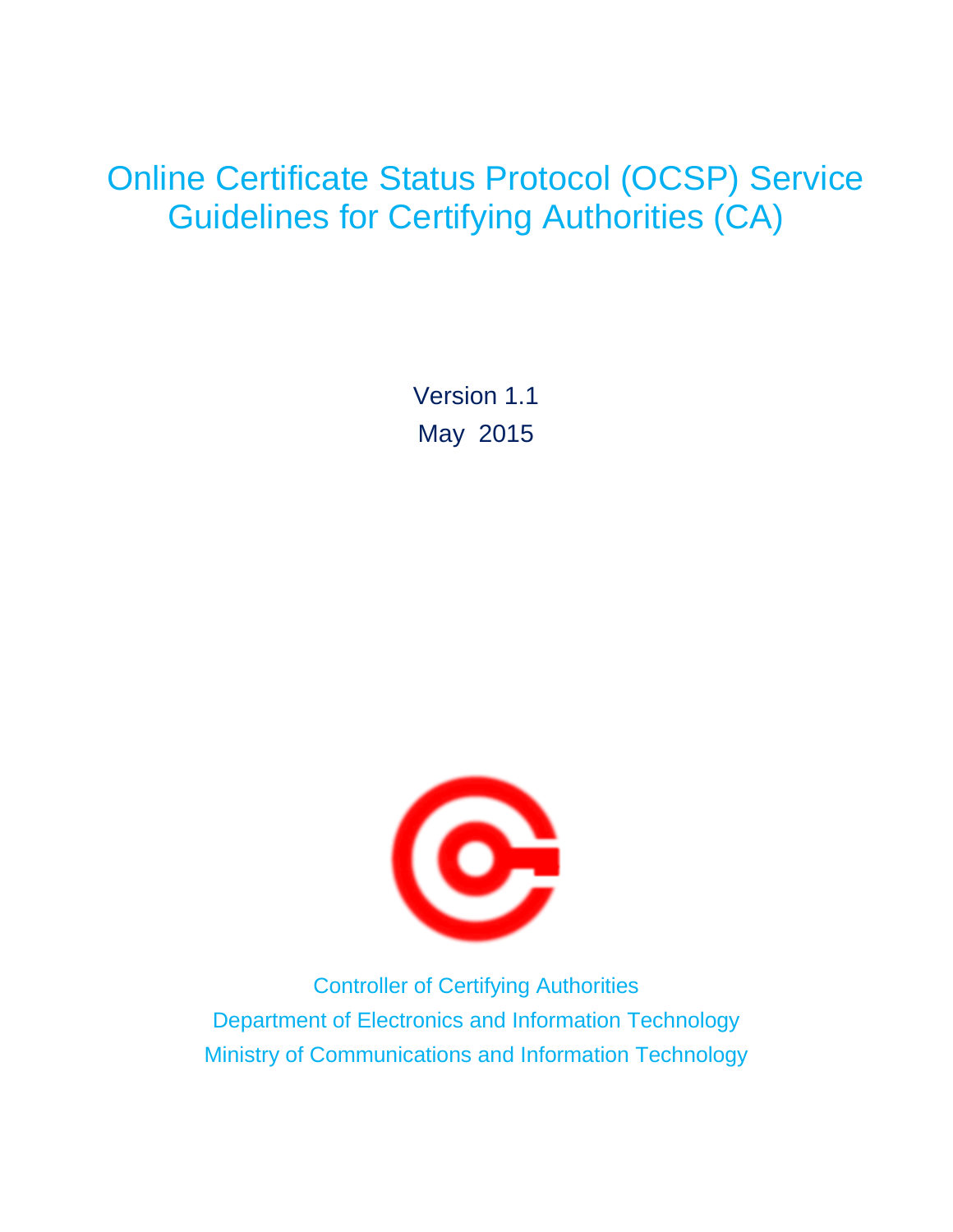## Document Control

| Document Name  | <b>OCSP</b> Services Guidelines for CAs     |
|----------------|---------------------------------------------|
| <b>Status</b>  | Release                                     |
| Version        | 11                                          |
| Last update    | May 05 2015                                 |
| Document Owner | Controller of Certifying Authorities, India |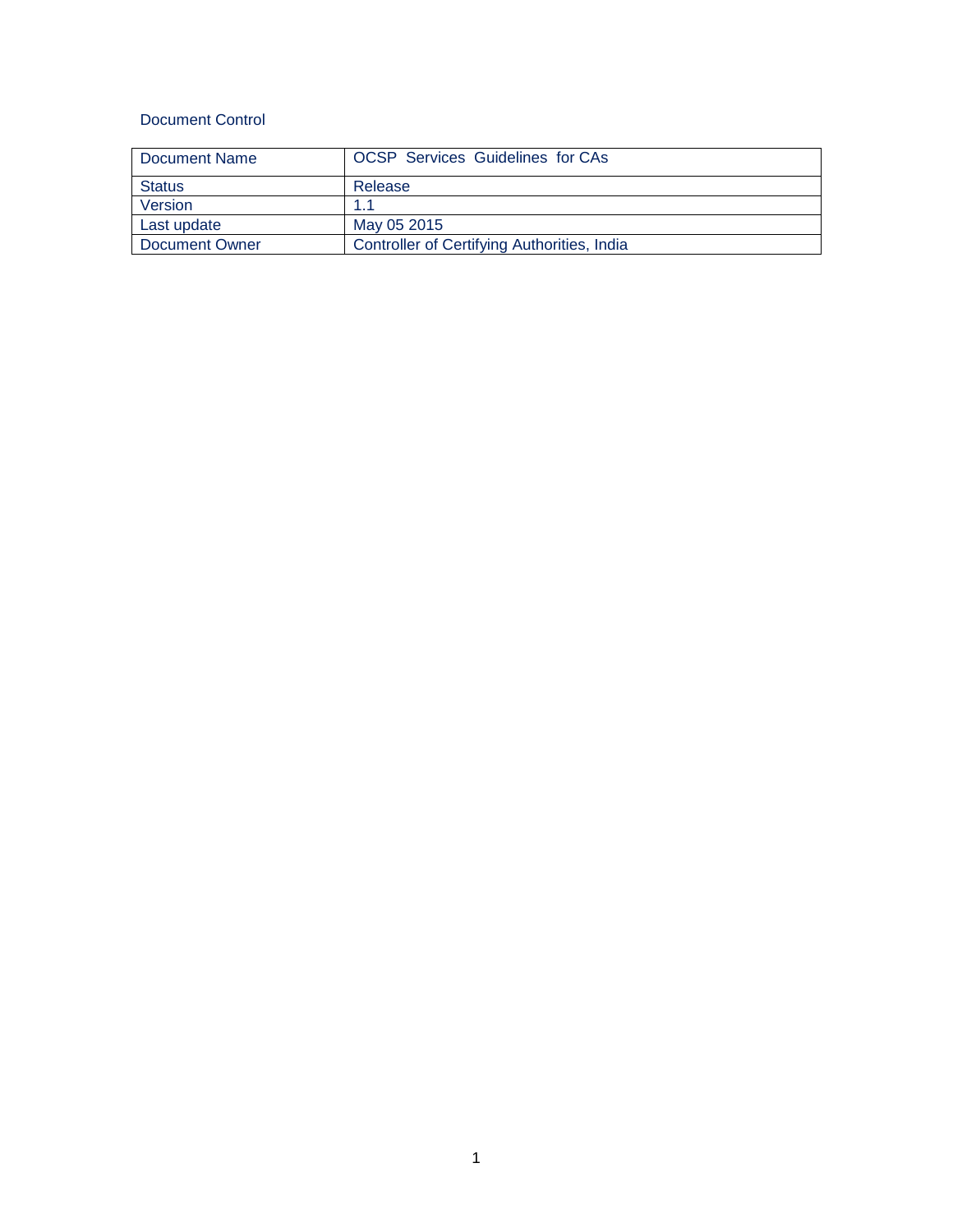## **Introduction**

Certifying Authorities publishes the Certificate Revocation List (CRL) in accordance with the provisions of Information Technology Act and Guidelines specified by the Office of CCA. Relying parties verify revocation status of DSC in an offline mode, by periodically downloading CRLs or by accessing CRLs from the CAs website. To provide more timely status information, all CAs should establish an Online Certificate Status Protocol (OCSP) Service to enable relying-party application software to determine the status of an identified Certificate in an online mode. The CAs should operate their OCSP service as per the requirements given in the X.509 Certificate Policy for India PKI, Interoperability Guidelines for DSC under IT Act and guidelines mentioned in this document.

The functional requirements of a Certificate Status Provider (CSP) service are mentioned in X.509 Certificate Policy for India PKI. A CSP service provides status of certificates and of the certification path. CSP services include:-

1. Online Certificate Status Protocol (OCSP) Responders that provide revocation status of certificates

2. Standard Based Certificate Validation Protocol (SCVP) Servers that validate certification paths

At present only OCSP services are to be provided by CAs

## **Additional OCSP Service Guidelines**

- 1. The CA SHALL support an OCSP capability using the GET or the POST method for DSC issued under PKI India Hierarchy
- 2. The CA SHALL operate OCSP capability to provide a response time of ten seconds or less under normal operating conditions.
- 3. OCSP responses MUST be signed by an OCSP Responder whose Certificate is signed by the CA or its subCA that issued the Certificate whose revocation status is being checked.
- 4. In the case of certificates issued under special purpose trust chain for SSL and Code Signing, If the OCSP responder receives a request for status of a certificate that has not been issued, then the responder MUST NOT respond with a "good" status. The CA SHOULD monitor the responder for such requests as part of its security response procedures.